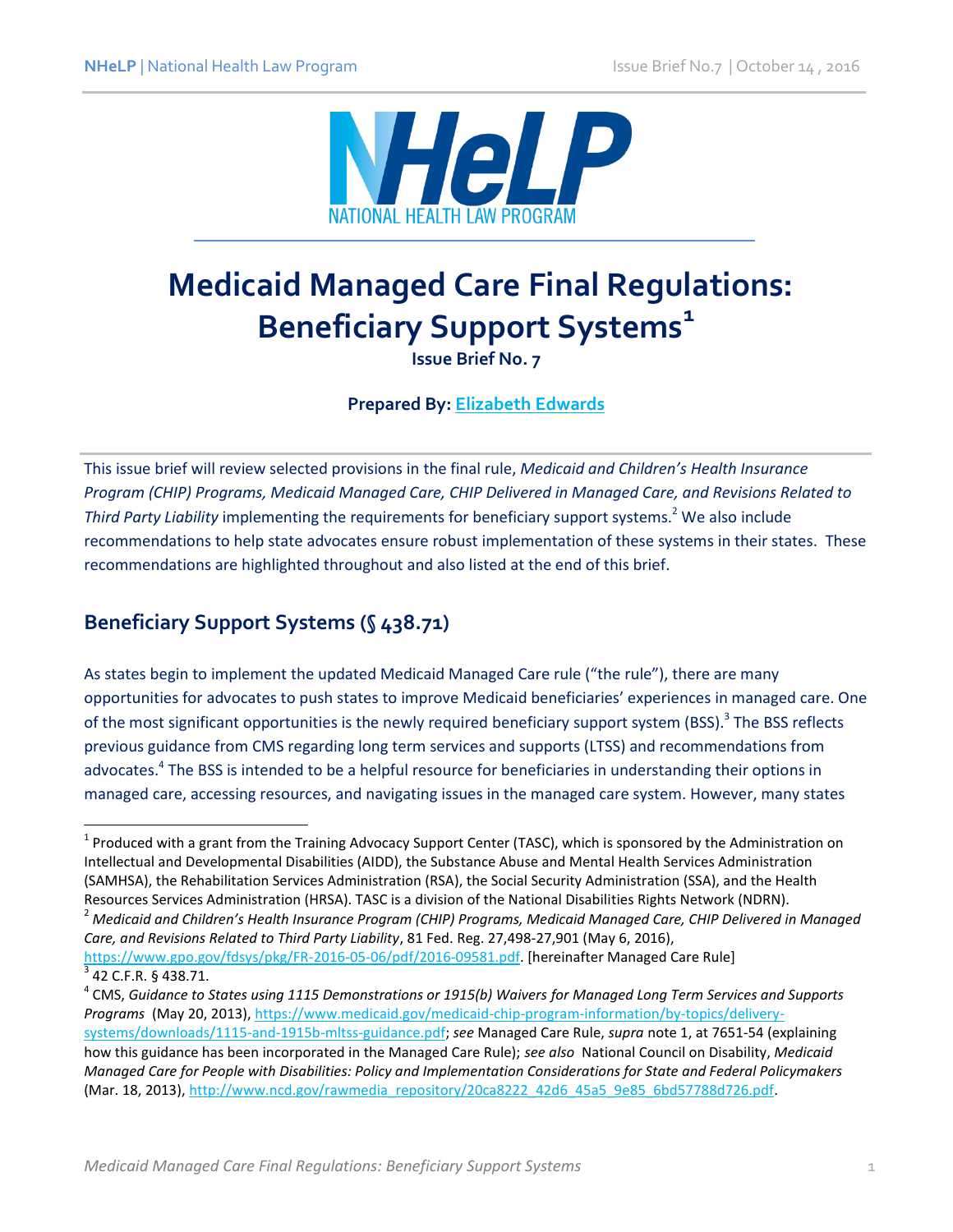may try to comply with the BSS requirements merely by citing existing customer support systems and community organizations, without providing additional resources or structure. Strong advocacy during the state's planning process for the BSS could instead create a quality resource for beneficiaries that also increases oversight of managed care plans and services issues.

### **The Beneficiary Support System: Different Functions for Different Beneficiaries**

The BSS is supposed to be an access point for information about managed care for all beneficiaries, with a subset of services specific to LTSS. Generally, the BSS provides the basic BSS functions to all beneficiaries prior to and after enrollment in a managed care entity.<sup>5</sup> To receive the additional BSS services, the beneficiary either must use or have expressed an interest in long-term services and supports.

### The BSS for All Beneficiaries:

At a minimum, all enrollees and potential managed care enrollees of a managed care entity must have access to a BSS that provides:

- Choice counseling;
- Assistance for enrollees in understanding managed care;
- Assistance for enrollees who use, or express a desire to receive, LTSS; and
- Outreach to beneficiaries and/or authorized representatives.

The BSS must also be accessible in multiple ways including phone, internet, in-person, and via auxiliary aids and services when requested. In addition, the preamble to the rule encourages states, when designing and implementing the BSS, to consider cultural and linguistic competence and outreach for those with limited English proficiency and/or cognitive disabilities.<sup>6</sup>

Although choice counseling is more well-defined, as explained below, the other minimum services are described very broadly, which leaves room for advocacy. For example, helping beneficiaries "understand managed care" could mean anything from providing a short explanation of managed care or a handout to in-depth, time intensive education on the managed care system, the rule, and how to navigate that system. Similarly, outreach could be broad and through various mechanisms, or it could be very minimal. The rule provides some direction as to the vision for these minimum services, but there is still a lot of room for advocacy to push for making these functions as robust and useful as possible.

 $\overline{a}$ 

<sup>&</sup>lt;sup>5</sup> The phrase "managed care entity" in this document refers to MCOs, PIHPs, PAHPs, PCCMs, and PCCM entities as covered by the rule. A state must have a BSS to provide support to beneficiaries both prior to and after enrollment in a MCO, PIHP, PAHP, PCCM, or PCCM entity. § 42 C.F.R. § 438.71(a).

<sup>6</sup> Managed Care Rule, *supra* note 1, at 27626.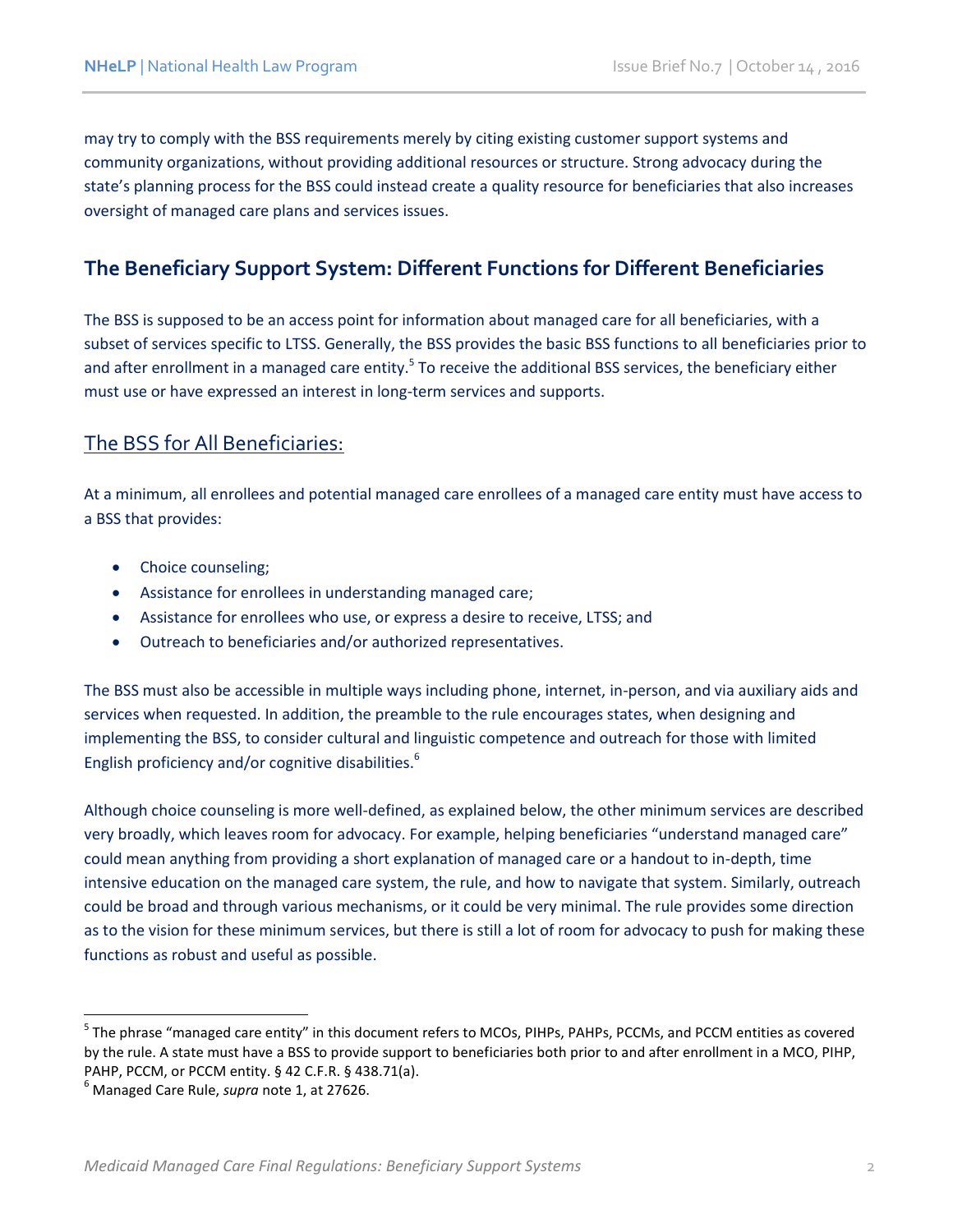### **NHeLP** *State Advocacy Tip*

The BSS should have a simple system in place for beneficiaries to give permission to others, such as non-legal guardian relatives, to communicate with the BSS on their behalf. If a person is seeking support from the BSS, they may want someone else to help them understand the information. This should be made possible without complicated, time consuming paperwork.

### The BSS for LTSS Beneficiaries:

If an enrollee uses or expresses a desire to receive LTSS, then the BSS must perform additional functions. At a minimum, these must include providing:

- An access point for complaints and concerns about managed care enrollment, access to covered services, and other related matters;
- Education on enrollees' grievance and appeal rights within managed care; the state fair hearing process; enrollee rights and responsibilities; and additional resources outside the managed care entities;
- Assistance, upon request, in navigating the grievance and appeal process within the managed care entity, as well as appealing adverse benefit determinations by the managed care entity to a fair hearing. The BSS may not provide representation to the enrollee at the hearing but may refer them to sources of legal representation.
- Review and oversight of LTSS program data to provide guidance to the State Medicaid Agency on identifying, remediating and resolving systemic issues.<sup>7</sup>

The BSS should help the state with oversight, however, it does not provide any direct oversight of the MLTSS program. $8$  The state retains ultimate responsibility for this. $9$ 

#### Eligibility for LTSS-Specific Functions of the BSS:

The LTSS-specific functions of the BSS are available not only to those who use LTSS, but also to those who have "expressed a desire" to receive LTSS. This term is not defined, but should include beneficiaries on waiver waitlists and those trying to figure out how to access LTSS. However, LTSS is broader than just waiver services. LTSS is defined as:

 $^7$  42 C.F.R. § 438.71. CMS plans to provide technical assistance in the identification and review of systemic issues identified through the BSS and believes this will occur as a regular part of its review and oversight of the program. 8 *Id.* 

<sup>9</sup> Managed Care Rule, *supra* note 1, at 27626.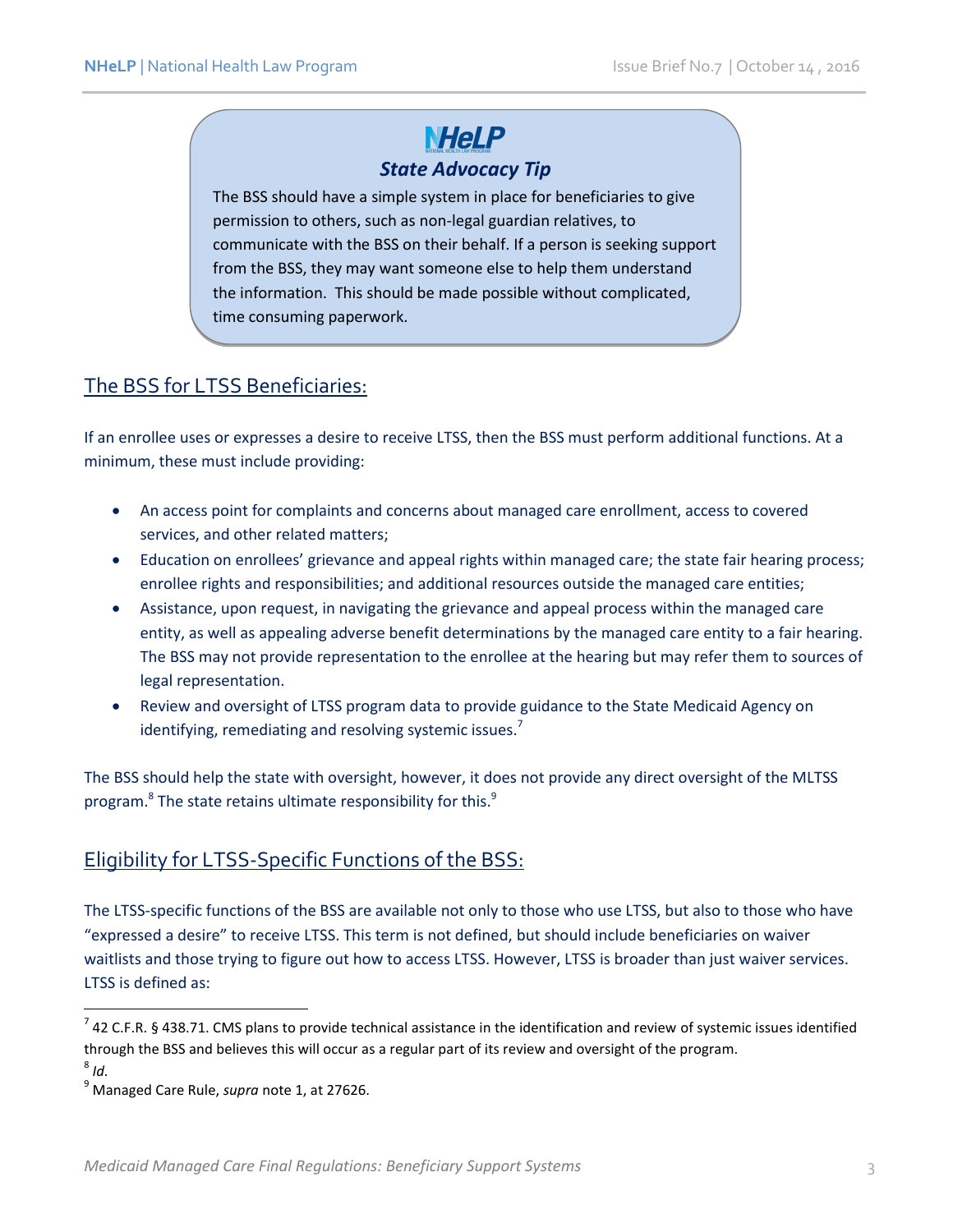Services and supports provided to beneficiaries of all ages who have functional limitations and/or chronic illnesses that have the primary purpose of supporting the ability of the beneficiary to live or work in the setting of their choice, which may include the individual's home, a worksite, a providerowned or controlled residential setting, a nursing facility, or other institutional setting.<sup>10</sup>

Managed care enrollees who have a functional limitation or chronic illness and receive any service that falls within the LTSS definition are supposed to have access to the LTSS-specific BSS functions.<sup>11</sup> Importantly, the LTSS definition is not tied to institutional level of care criteria. CMS declined to change the definition of LTSS to relate to levels of care, such as that for nursing facilities, because most states have LTSS programs that have different criteria for level of care and more expansive scope of services. Similarly, the regulations do not specify the duration of need for an individual to qualify for LTSS, rather, this qualification is determined by the state.<sup>12</sup> Accordingly, advocates should work to broadly and clearly define "those who have expressed a desire for LTSS" as well as ensure the state is properly including all of the people who should be included in the interpretation of LTSS, such as those receiving mental health services that would fit the LTSS definition.

Although the LTSS-specific functions of the BSS are only required for LTSS beneficiaries, states may provide these additional features for all populations.<sup>13</sup> Many advocates submitted comments asking CMS to require these additional functions more broadly, but CMS declined, citing the complexity of services and needs of LTSS beneficiaries.<sup>14</sup> However, advocates know that there are many beneficiaries who do not use LTSS who would benefit greatly from the LTSS-specific BSS functions. If expanding these functions to all beneficiaries seems unlikely in a state, advocates may still try to expand the service to specific populations. These populations could include: children; people with mental health conditions who do not receive LTSS; or individuals who have used the other functions of the BSS who, upon the recommendation of the BSS, have been referred to the LTSS functions for additional support.

### **NHeLP**

#### *State Advocacy Tip*

**Encourage states to extend the required functions of the BSS. This could include not only providing the LTSS-specific functions for all, but also other services to assist beneficiaries in navigating the managed care system.** 

<sup>14</sup> *Id.*

 $10$  42 C.F.R. § 438.2.

<sup>11</sup> Managed Care Rule, *supra* note 1, at 27650. Although the definition of LTSS is broader for managed care purposes, the actual services and supports available to the beneficiary are still defined by the state in applications to CMS and the contracts with managed care plans.

<sup>12</sup> *Id.* at 27651.

<sup>13</sup> *Id.* at 27629.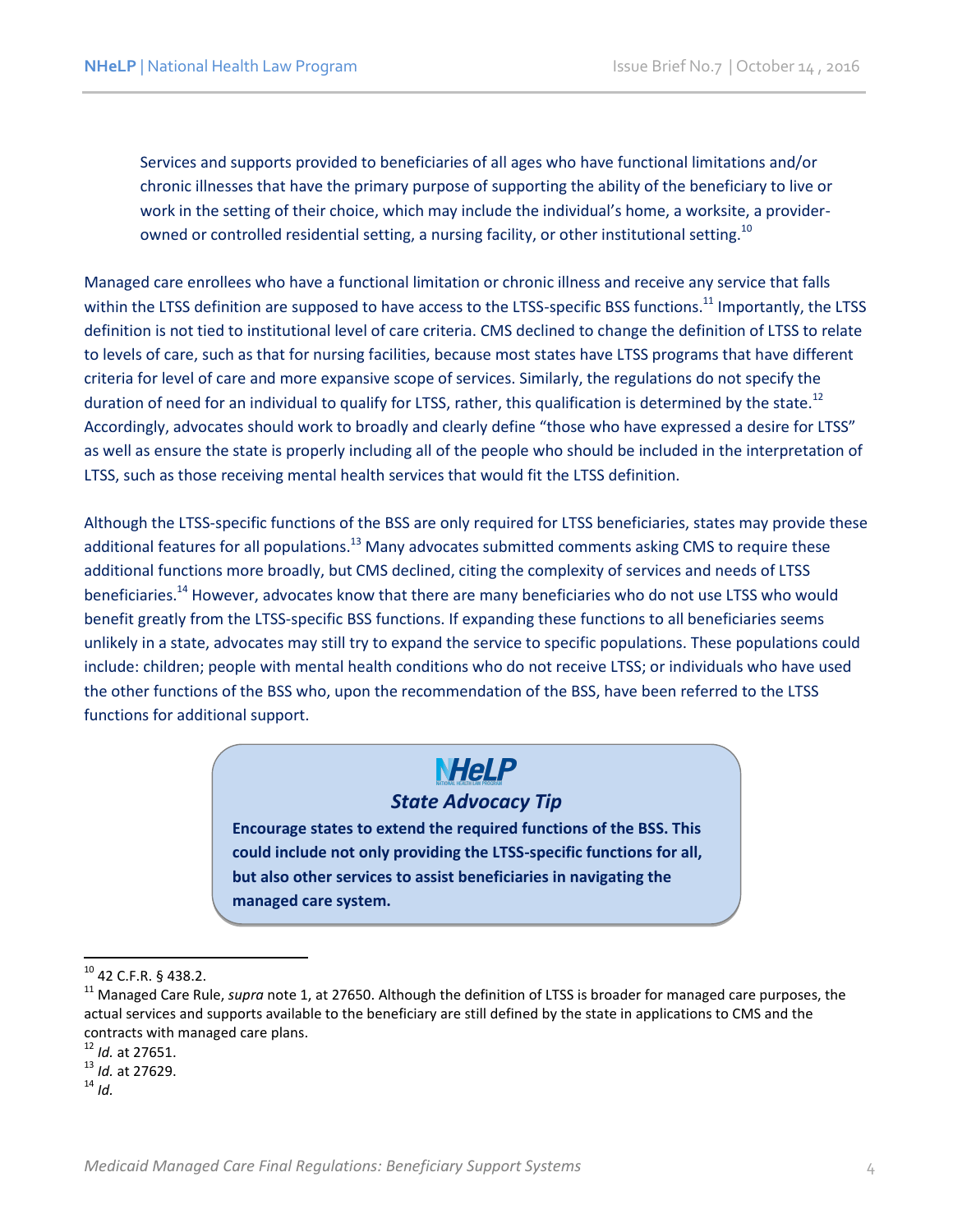### Choice Counseling

Choice counseling is a very important function of the BSS because it helps beneficiaries make enrollment decisions, including answering questions and identifying factors to consider when choosing among managed care plans and primary care providers. Beneficiaries are to receive personalized assistance, regardless of communication method, to help them understand the materials provided, answer questions about options available, and facilitate enrollment with a particular managed care plan or provider.<sup>15</sup> However, this service does not include making recommendations for or against enrollment into a specific managed care plan or program.

## **NHeLP**

### *State Advocacy Tip*

**Encourage states to provide the quality data regarding managed care plans to the choice counselors so as to provide additional information about plan performance to beneficiaries as they are selecting their plan.** 

The BSS is to provide choice counseling for any potential enrollee prior to first enrollment in managed care and to enrollees when they have the opportunity to change their plans or disenroll.<sup>16</sup> Although not all beneficiaries may choose to seek out choice counseling, the BSS is supposed to make an effort to reach and support all beneficiaries. As a practical matter, this means that the BSS needs to be funded sufficiently to perform the choice counseling and the necessary outreach.<sup>17</sup> In terms of information, at a minimum, the contact information for the BSS must be included in the informational notices provided to each potential enrollee at the time of the individual first become eligible to enroll in a managed care program.<sup>18</sup> This information must be provided within a timeframe that enables the potential enrollee to use the information and services of the BSS in choosing among the available options.<sup>19</sup>

Choice counseling has important conflict of interest and independence provisions. Although choice counseling provides similar services to Marketplace Navigators in that they are assisting people in choosing plans for healthcare coverage, the conflict of interest standards for choice counseling are different and in some ways more stringent.<sup>20</sup> Entities or individuals that provide choice counseling must meet enrollment broker

<sup>15</sup> *Id.* at 27623, 27627.

<sup>&</sup>lt;sup>16</sup> Enrollees have the opportunity to change enrollment as described in § 438.56(b) and (c).

<sup>&</sup>lt;sup>17</sup> CMS "expect[s] states to implement their [BSSs] so that they are easily accessible, well publicized, and that they fully educate potential enrollees and enrollees on their enrollment and disenrollment opportunities and limitations." Managed Care Rule, *supra* note 1, at 27617.

<sup>18</sup> 42 C.F.R. § 438.10(c)(2).

 $19$  42 C.F.R. § 438.54(c)(3).

<sup>20</sup> Managed Care Rule, *supra* note 1, at 27628.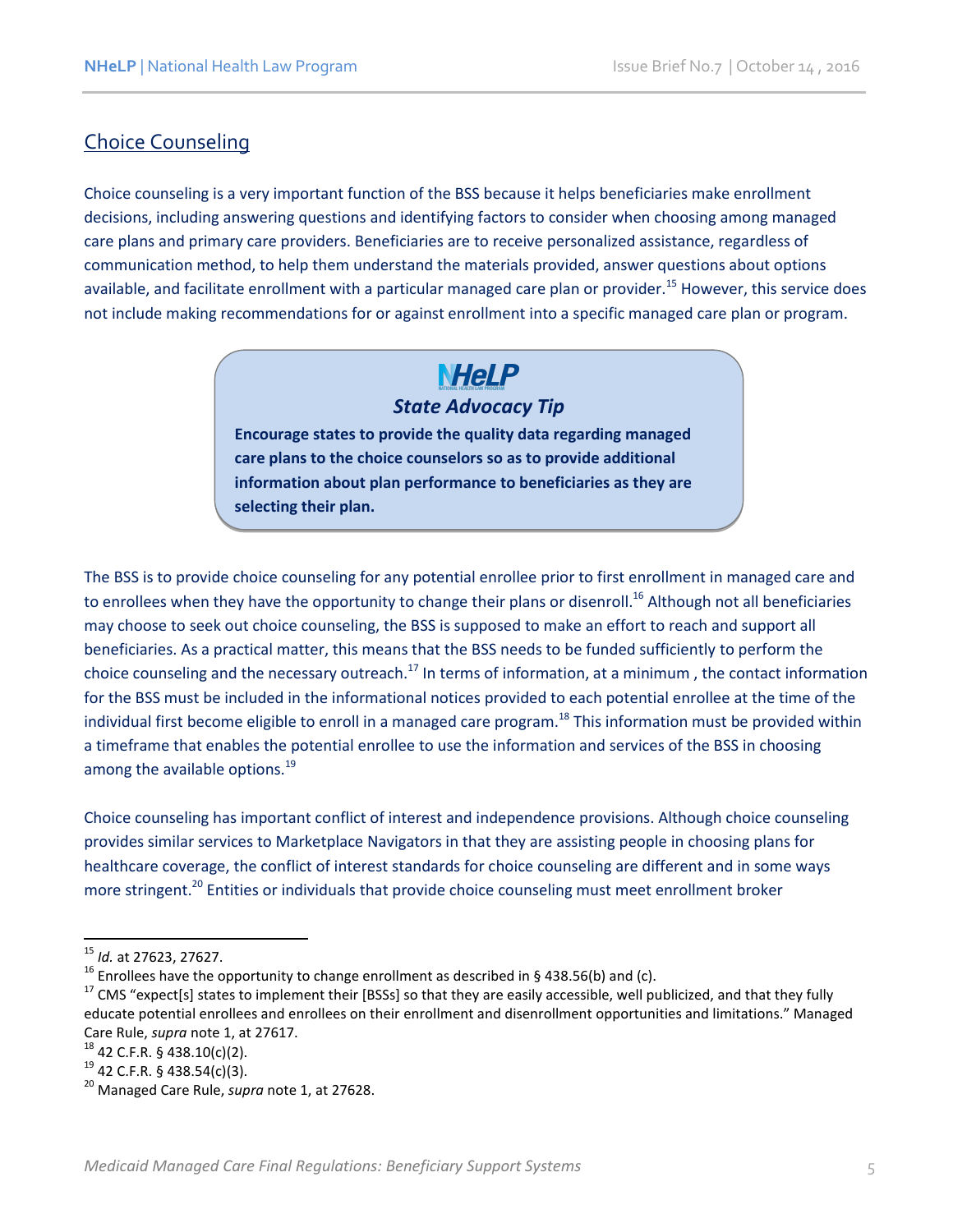requirements.<sup>21</sup> An organization also may not provide choice counseling if it has a financial relationship, including as a network provider, with any managed care plan that operates in that state.<sup>22</sup> A financial relationship or interest with a managed care plan may present the appearance of bias, even with safeguards. A managed care plan also may not provide any of the other BSS functions as the expectation is that the BSS is in addition to the current resources within managed care plans for beneficiaries to get information and resolve issues.<sup>23</sup> If a government entity operates a managed care plan, that governmental entity is not allowed to provide choice counseling.

CMS intends that the line for whether an entity is independent of any managed care plan or provider be clear and not up for interpretation.<sup>24</sup> Some commenters had advocated for states to have discretion to determine whether a conflict of interest was a problem, but CMS did not allow for such discretion. States cannot revise the conflict of interest standards to include only the financial interests of direct or indirect ownership of managed care plan or allow other flexibilities that would allow the state to determine whether there is inherent bias when selecting entities for the BSS.<sup>25</sup>

Some entities that receive federal funding, such as FQHCs and Ryan White providers, may perform similar activities to choice counseling but these entities do not have to adhere to the conflict of interest standards as long as they do not have a contract or agreement to provide choice counseling on the state's behalf. However, these activities will not fulfill the state's obligations under the BSS. Other programs that receive non-Medicaid federal funds that provide protections to beneficiaries, such as P&As, that includes representations at hearings may provide choice counseling as long as appropriate firewalls are in place.<sup>26</sup>

## **NHeLP**

### *State Advocacy Tip*

**Encourage the use of evaluation tools and assessments to ensure that enrollment brokers are not engaging in inappropriate referrals to other activities. Although having an interest in a managed care plan would violate the conflict of interest requirements, monitoring is likely still necessary to ensure compliance.** 

 $^{24}$  *Id.* 

<sup>25</sup> *Id.* at 27630.

 $\overline{\phantom{a}}$  $21$  42 C.F.R. § 438.10.

<sup>22</sup> *Id.*

<sup>&</sup>lt;sup>23</sup> After citing reasons why a managed care plan may not provide the LTSS-specific features of the BSS, CMS concludes that "it is not appropriate for any managed care plan to provide any of the beneficiary support system activities as specified at § 438.71." *Id.* at 27628.

<sup>&</sup>lt;sup>26</sup> Although P&As are not specifically listed as one of the entities that receives federal funding, the preamble is clear that the listed entities is not an exhaustive list of federal grantees that could do choice counseling with appropriate firewalls. Managed Care Rule, *supra* note 1, at 27630.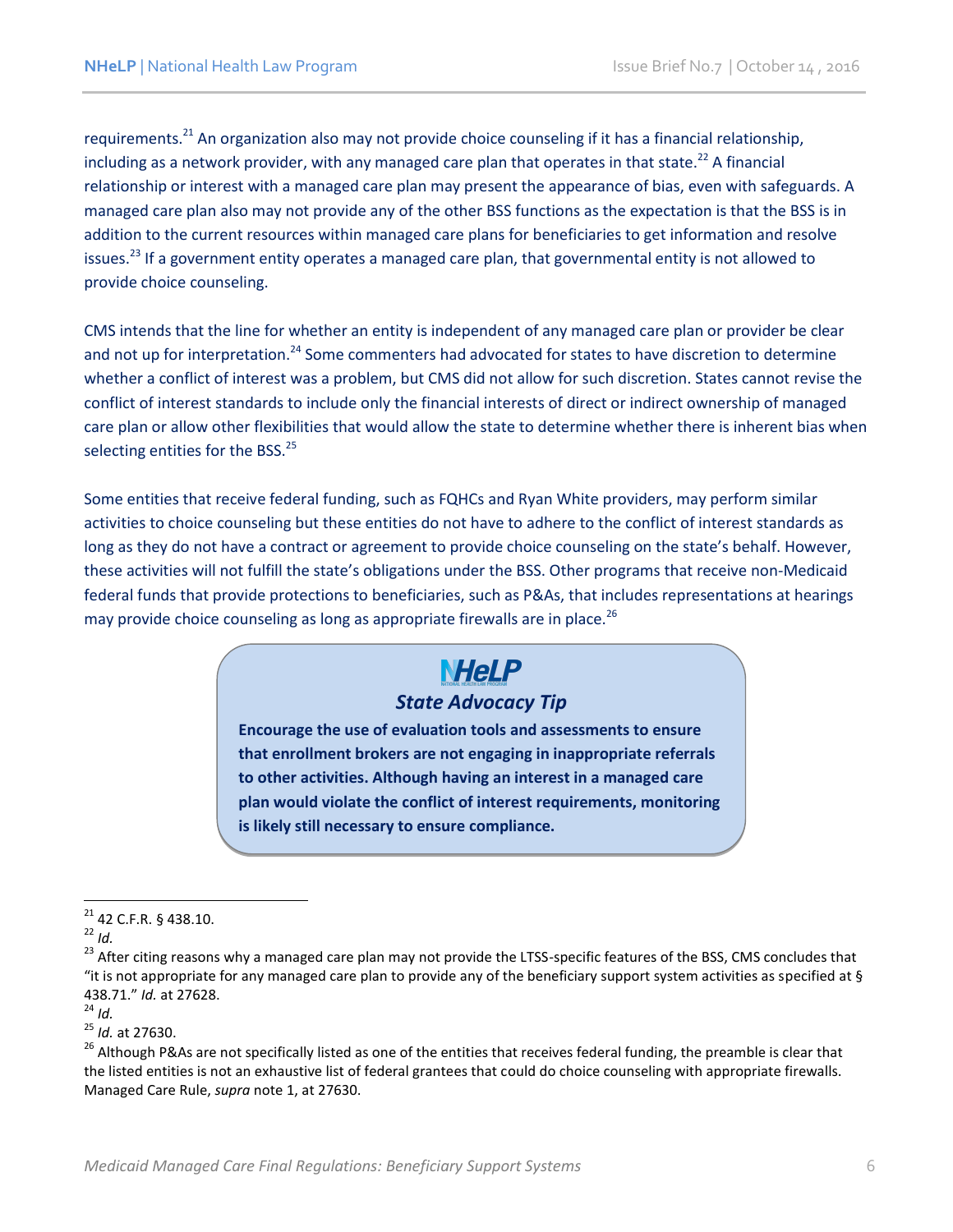### **Timing of BSS Implementation**

The requirements for the BSS apply to any rating period for contracts starting on or after July 1, 2018. The term "rating period" is defined in the rule as "a period of 12 months selected by the State for which the actuarially sound capitation rates are developed and documented in the rate certification submitted to CMS . . . ."<sup>27</sup> While many states have multi-year contracts with managed care entities, contracts are often updated. Importantly for purposes of when provisions of the rule have to be implemented, there is usually an annual twelve-month update of the rates for a given contract.<sup>28</sup> For many states, this is on a calendar basis, so the rating period would begin in January of that contract year. For many states this will be in 2018.<sup>29</sup>

#### **Is the BSS a New Program or Entity?**

In many states, the BSS responsibilities likely will be performed by an existing program or entity within the state, or a combination of programs.<sup>30</sup> CMS indicated that some states had existing programs that already did much of the work of the BSS, that many states should be able to adapt existing programs, and that only a few states likely needed to create something they did not already have.<sup>31</sup> In the preamble to the rule, CMS acknowledged that many of the LTSS functions of the BSS likely already exist within the Medicaid program and that there is not intent to require the states to develop a new system of delivering the LTSS BSS functions.<sup>32</sup> CMS expects that many states will select multiple entities to perform the different functions of the BSS and that such a system could result in additional beneficiary protections.

Although different entities may make up the BSS, it must remain "an independent resource to aid potential enrollees in selecting a managed care plan and to assist enrollees in navigating the managed care delivery system."<sup>33</sup> In addition, the parts of the BSS that perform the choice counseling function must meet the standards for independence and conflict of interests. The preamble to the rule also emphasizes that the BSS is not intended at all to replace the existing information requirements and grievance and appeals systems within a managed care plan.

l

<sup>27</sup> 42 C.F.R. § 438.2.

<sup>28</sup> 42 C.F.R. § 438.6; *see also* Managed Care Rule, *supra* note 1, at 29525; CMS, 2016 Medicaid Managed Care Rate Development Guide (Sept. 2015)[, https://www.medicaid.gov/medicaid-chip-program-information/by-topics/delivery](https://www.medicaid.gov/medicaid-chip-program-information/by-topics/delivery-systems/managed-care/downloads/2016-medicaid-rate-guide.pdf)[systems/managed-care/downloads/2016-medicaid-rate-guide.pdf.](https://www.medicaid.gov/medicaid-chip-program-information/by-topics/delivery-systems/managed-care/downloads/2016-medicaid-rate-guide.pdf) Rate certifications should be done on an annual basis except in certain circumstances.

<sup>29</sup> CMS Webinar, *supra* note 26.

<sup>&</sup>lt;sup>30</sup> *Id.* at 27624. "[S]tates need not develop a new system if the current system meets the standards specified at § 438.71." <sup>31</sup> CMS. Webinar: Medicaid and CHIP Managed Care Final Rule: Beneficiary Experience and Provisions Unique to Managed Long Term Services and Supports (MLTSS) (May 12, 2016), [https://www.medicaid.gov/medicaid-chip-program](https://www.medicaid.gov/medicaid-chip-program-information/by-topics/delivery-systems/managed-care/downloads/mltss-webinar.pdf)[information/by-topics/delivery-systems/managed-care/downloads/mltss-webinar.pdf;](https://www.medicaid.gov/medicaid-chip-program-information/by-topics/delivery-systems/managed-care/downloads/mltss-webinar.pdf) *see also* Managed Care Rule, *supra*  note 1, at 27778-79.

<sup>32</sup> Managed Care Rule, *supra* note 1, at 27624. <sup>33</sup> *Id.*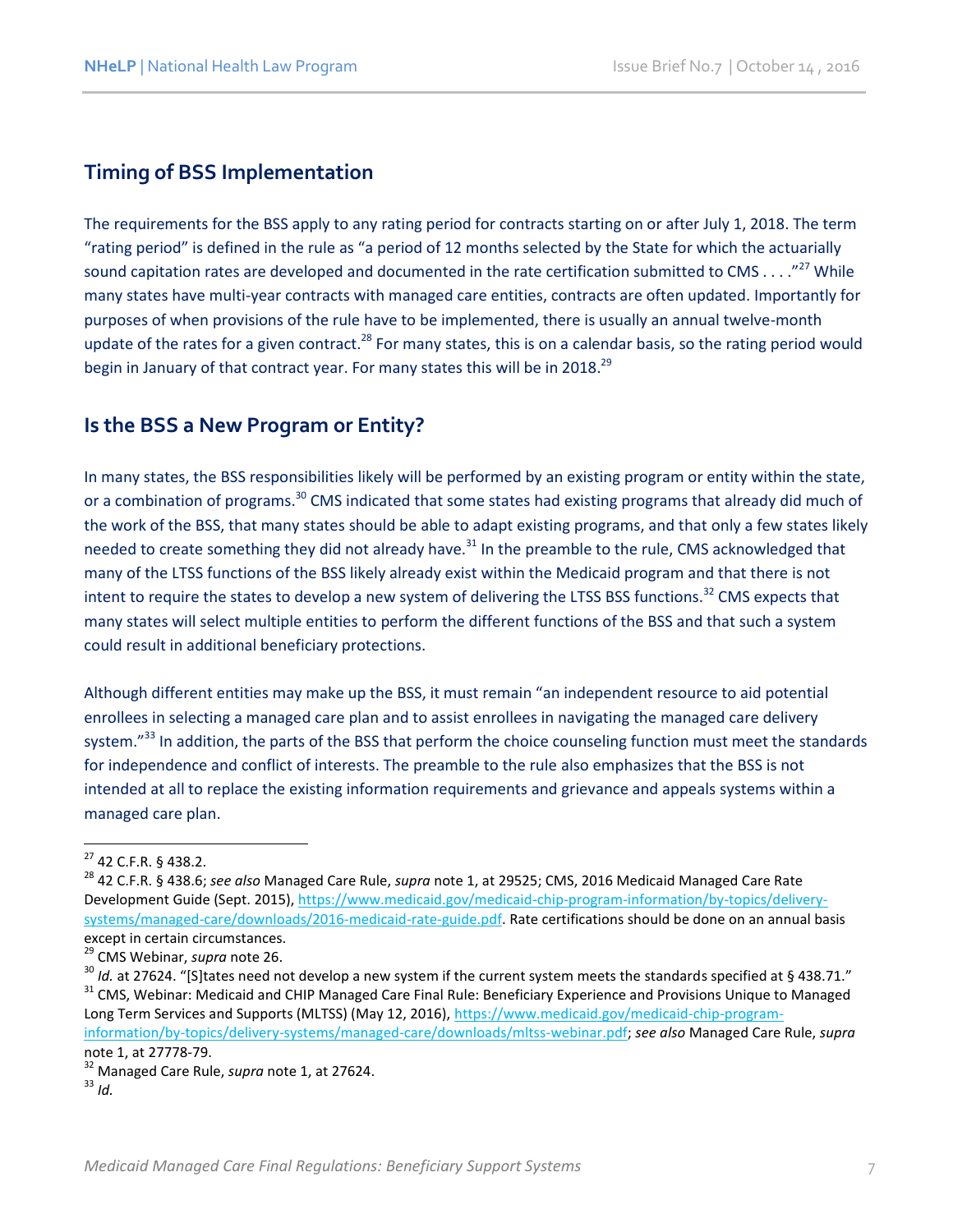At a minimum, the BSS is a call center with staff that have email capability who will assist beneficiaries with questions. Many states already have such a function as part of customer service or complaint line, but states may also use a vendor, amend an existing contract which may be for an enrollment broker, or add staff or train existing internal call center, outreach, or ombudsman staff. CMS believes most states will use existing structures. For the choice counseling and LTSS functions, the call center will likely perform most of these responsibilities and existing community-based outreach/education and ombudsman staff will probably fulfill the in-person requests. CMS does not expect that states will incur significantly increased costs if they expand existing systems to fulfill the BSS requirements.<sup>34</sup>

## **NHeLP**

### *State Advocacy Tip*

**Include strong coordination during enrollment between the BSS and the managed care plans when an individual is changing plans. Although CMS declined to mandate requirements about these processes, such coordination would be beneficial to individuals to ensure a smooth transition between plans.**

The expectation that a state will use existing resources, including community-based organizations (CBOs), to fulfill the BSS responsibilities is both positive and negative. CBOs, such as Areas Agencies on Aging, Aging and Disability Resource Centers, State Health Insurance Programs, P&As, Developmental Disabilities Councils, University Centers for Excellence in Disabilities, Centers for Independent Living, legal services, and other community resources all have expertise and experiences that could benefit individuals access to the BSS. They often have longstanding ties to the community, an understanding of available resources, and experience providing population-specific assistance, education, training, and counseling to people who rely on Medicaid. Incorporating these entities into the BSS structure may help create a "no wrong door" approach to the BSS, provide additional information to help the BSS identify systemic issues for LTSS beneficiaries, and complement monitoring efforts generally. However, as much as these CBOs' involvement in the BSS would be helpful to beneficiaries, there should be a functional system for the organizations to communicate with one another and the state. In addition, there should also be appropriate funding if these entities are performing functions of the BSS. Most of the CBOs are already underfunded and cannot be expected to take on additional functions that are the responsibility of the state without additional funding.

It would likely be most effective for a single state agency to be charged with operating the BSS and for arranging contracts and other agreements with other state agencies and CBOs. The BSS should not be a patchwork arrangement of different CBOs designated by the state, but should be an agency that utilizes CBOs through

<sup>34</sup> Managed Care Rule, *supra* note 1, at 27778.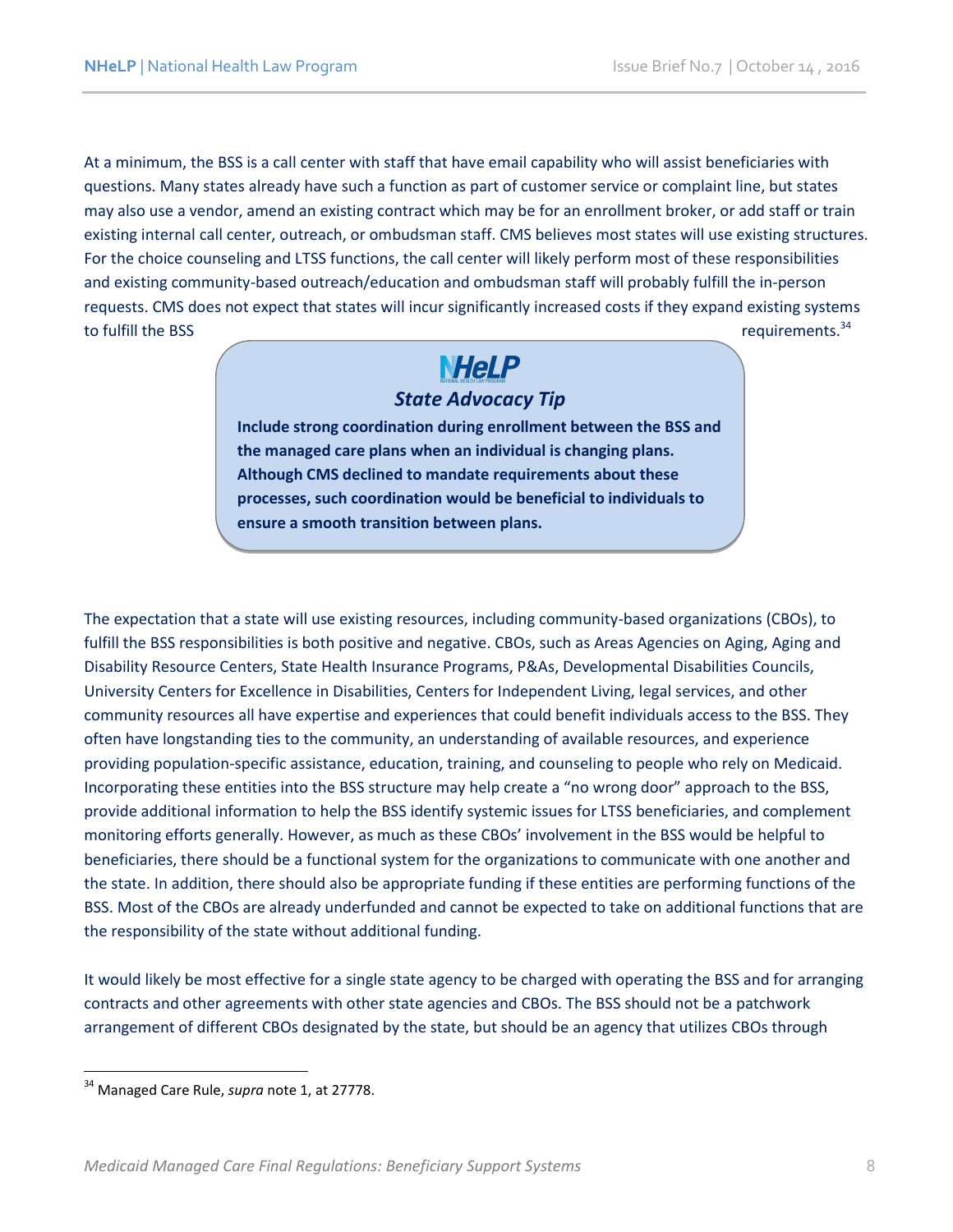agreement to fulfill certain functions, presumably in return for funding. For example, a state should not be allowed to determine that its SHIP will operate as the call center, track the calls in a minimal manner for the LTSS requirement regarding systemic issues, and refer callers to other CBOs because they already do the work.

### **NHeLP** *State Advocacy Tip*

**Include training to network providers as part of the BSS functions. Although the final rule did not require such training, managed care plans are encouraged to include training related to the BSS, including the services for LTSS beneficiaries.** 

### **Funding of the BSS**

 $\overline{\phantom{a}}$ 

The BSS is like other Medicaid administrative functions for which the state may receive federal matching funds. To be eligible for this funding, the BSS services must not duplicate services paid by other programs, the services must meet the conflict of interest provisions, the costs must be supported by a cost allocation methodology in the state's approved cost allocation plan, and there must be CMS approval.<sup>35</sup> These requirements are based on the conditions that must be met for the state to claim federal matching funds for administrative services and for funding enrollment broker services.<sup>36</sup> Although states may not use federal matching funds for legal representation, such as at fair hearings, there are Medicaid mechanisms to fund direct case advocacy through the LTC Ombudsman Program.<sup>37</sup> While previously the idea of such a beneficiary support program has been referred to as an ombudsman type program, there are differences. In fact, CMS explicitly stated in the preamble

<sup>35</sup> 42 C.F.R. § 438.10; 42 C.F.R. § 438.816; Managed Care Rule, *supra* note 1, at 27625. Cost allocation plans must describe how the state agency will identify, measure, and allocate all state agency costs incurred in support of all programs administered or supervised by the state agency. Managed Care Rule, *supra* note 1, at 27631 (citing 45 C.F.R. § 95.505).

 $36$  Section 1903(a)(2) of the Act allows for an enhanced match of 75 percent for certain services, but the BSS is not eligible for the enhanced match.

<sup>&</sup>lt;sup>37</sup> Many commenters wanted the BSS to be able to represent individuals at fair hearing, but legal representation is not among the activities eligible for FFP. Managed Care Rule, *supra* note 1, at 27629. The term "case advocacy" is used in the preamble, but likely refers to the typical work of an ombudsman as opposed to case advocacy by legal services. *See* CMS Informational Bulletin, Medicaid Administrative Funding for Long Term Care Ombudsman Program Expenditures (June 18, 2013), [https://www.medicaid.gov/Federal-Policy-Guidance/downloads/CIB-06-18-2013.pdf;](https://www.medicaid.gov/Federal-Policy-Guidance/downloads/CIB-06-18-2013.pdf) *see also* CMS, Best Practices for Home and Community-Based Ombudsman (Jan. 2013), [https://www.medicaid.gov/medicaid-chip-program](https://www.medicaid.gov/medicaid-chip-program-information/by-topics/long-term-services-and-supports/workforce/downloads/best-practices-for-hcbs-ombudsmen.pdf)[information/by-topics/long-term-services-and-supports/workforce/downloads/best-practices-for-hcbs-ombudsmen.pdf](https://www.medicaid.gov/medicaid-chip-program-information/by-topics/long-term-services-and-supports/workforce/downloads/best-practices-for-hcbs-ombudsmen.pdf) (discussing states that have LTC Ombudsman programs for HCBS); *see also* NASUA, Charting the Long-Term Care Ombudsman Program's Role in a Modernized Long-Term Care System,

[http://www.nasuad.org/documentation/ombudsman/ChartingLTCOP\\_ Role.pdf](http://www.nasuad.org/documentation/ombudsman/ChartingLTCOP_%20Role.pdf) (discussing the roles and possible conflicts of LTC ombudsman programs).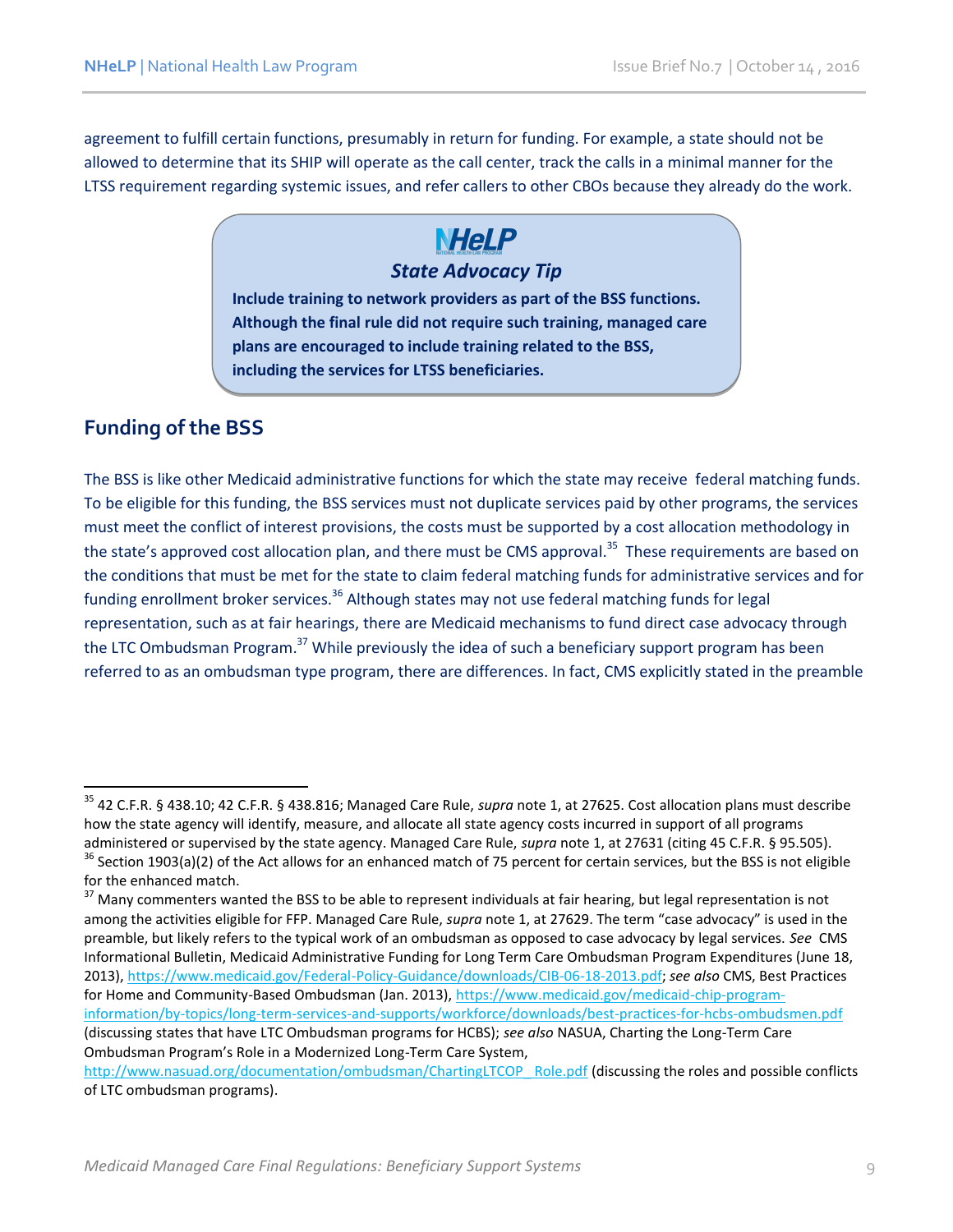that likely not all of the ombudsman activities traditionally found in a long-term care ombudsman office are eligible for Medicaid funding as part of the BSS for LTSS.<sup>38</sup>

Commenters to the proposed rule were concerned that there would not be sufficient funding for the BSS and that Medicaid beneficiaries would end up bearing the burden of the costs of these services. However, Medicaid beneficiaries cannot be charged for BSS services and can only be charged for services covered under the state plan or premiums as approved by CMS.<sup>39</sup> CMS encouraged states in the preamble to use existing resources and systems to the extent feasible, including community organizations and resources that otherwise meet the standards of the final rule.<sup>40</sup>

Although it is clear that states get federal matching funds for the BSS, it is not as clear how the states will support the CBOs that it may depend on as part of, or an essential source of referrals for, the BSS. Most CBOs already operate on limited funding and may not be prepared for the additional work sent their way by the BSS. States could use FMAP to provide grant funding to CBOs as long as they met the conflict of interest provisions and other requirements, but the BSS should not rely on CBOs to perform an unfunded services. Advocates should carefully review a state's plan regarding the BSS to ensure that all of the required services are performed by state agencies or funded contracts sufficient to meet the expected demand.

### **Reporting Requirements for BSS Activities & Performance**

The BSS is a required part of monitoring and there are requirements regarding reporting on the activities of the BSS. States are required to submit to CMS a report on each managed care program administered by the State regardless of the authority under which it operates that includes information on the activities and performance of the BSS.<sup>41</sup> Such reports are not due until 180 days after each contract year and the initial report is not due until the contract year following the release of CMS guidance regarding the content and form of the report. This report must be provided to the LTSS stakeholder group and be posted publicly on the state website.<sup>42</sup>

There are broad requirements in the regulations regarding monitoring and performance data that reference the BSS, but there are not specifics about needs to be collect about or by the BSS. The rule requires that the mandated state monitoring plan for the managed care programs address the performance of the BSS, along with other enrollee materials and customer services.<sup>43</sup> Such monitoring and reporting is expected to not simply report on the activities of the BSS, but to also assess the performance of the BSS to drive continual

<sup>&</sup>lt;sup>38</sup> *Id.* at 27624 (referencing the proposed rule, refers to previous guidance on funding LTC ombudsman expenditures, [http://www.medicaid.gov/Federal-Policy-Guidance/downloads/CIB-06-18-2013.pdf\)](http://www.medicaid.gov/Federal-Policy-Guidance/downloads/CIB-06-18-2013.pdf). The preamble reiterates that not all ombudsman services may fit under the BSS services such that administrative funding would be available. *Id.* at 27626. <sup>39</sup> Managed Care Rule, *supra* note 1, at 27625.

<sup>40</sup> *Id.* 

<sup>41</sup> 42 C.F.R. § 438.66(e).

<sup>42</sup> Managed Care Rule, *supra* note 1, at 27625 (citing 438.,66(e)(3)(i)-(iii)).

 $43$  42 C.F.R. § 438.66(b)(4); § 438.340.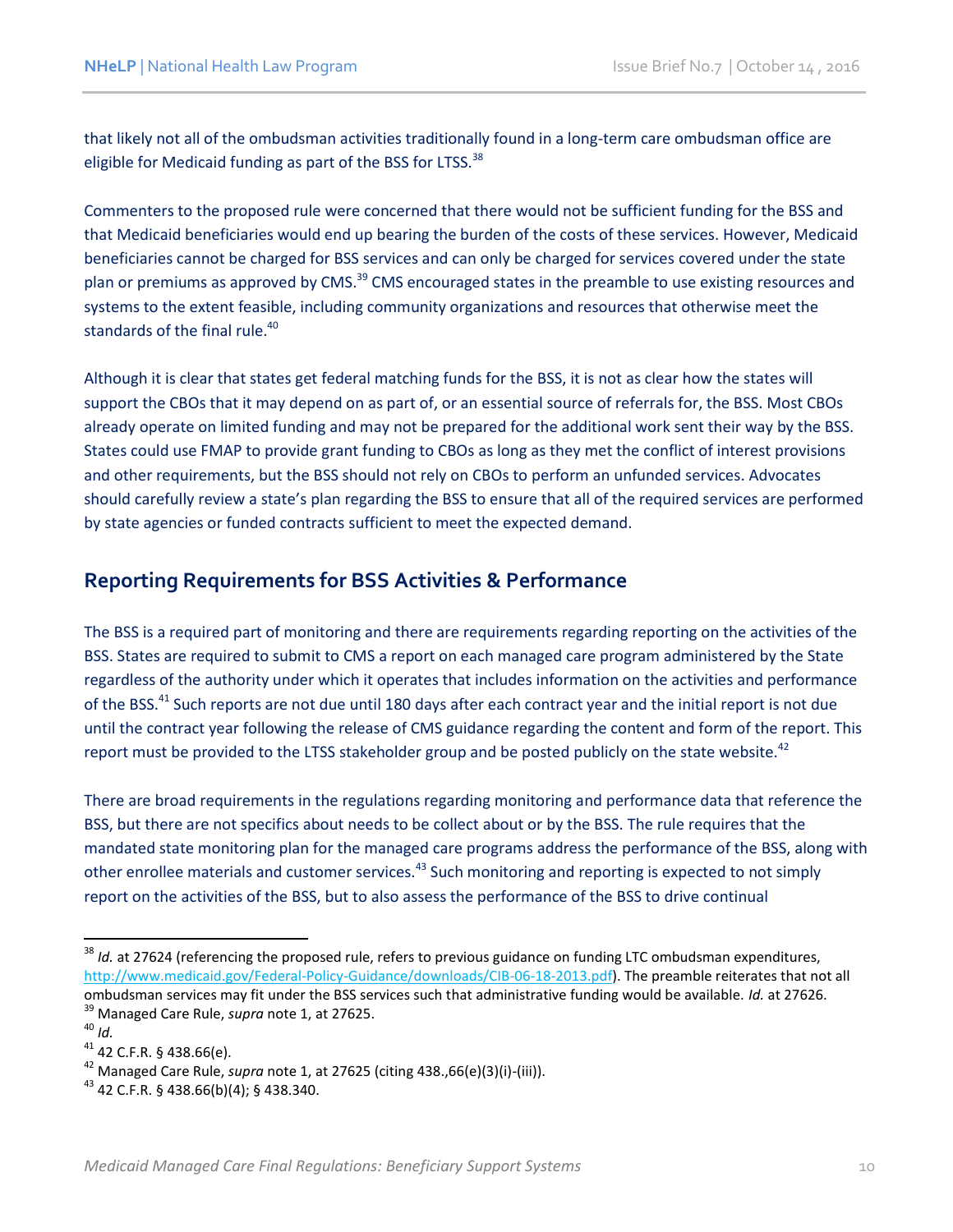improvements.<sup>44</sup> The data collected from the monitoring activities must be used to improve the performance of the managed care program. This data includes customer service performance data submitted by each managed care entity and the performance data submitted by the BSS.<sup>45</sup> Data from member grievance and appeal logs as well as provider compliant and appeal logs are part of the data gathered in monitoring. If the BSS is set up such that it gathers good data about complaints from beneficiaries, the data may be useful to compare whether managed care entities are accurately recording grievances and provider complaints.

Advocates should work to define what information they want to be included in the monitoring reports about the BSS as the state works to develop monitoring plans and data reports. Data could include more than simply the number and topic of calls, but also how the BSS responded to the call, timeliness in response, time spent with beneficiaries per contact, and other call quality metrics. The rule does not require certain timeliness standards, but states are expected to consider timeliness and availability standards of their programs and populations when developing and implementing their BSSs.<sup>46</sup> How the BSS is responding to calls is important information about the quality of the service being provided by the system. For example:

- Is the BSS spending time understanding the person's issues and questions, providing information in an accessible way, sending information, providing follow-up, etc. This would be useful information to know by issue as well.
- If a person is calling with a complaint about a managed care entity, is the BSS providing thorough information - spending time to explain to the person what a grievance is, what they should expect it to accomplish, and how to file a grievance? Is the BSS providing written materials about the grievance process, contact information for grieving, and self-advocacy materials about filing effective grievances?
- Are referrals provided if there are relevant referrals for the individual's issues and are they provided information about what the agency they are being referred to does so the person understands whom they are calling and what to expect? For example, if the individual is calling about difficulties with a provider, is the BSS referring the person to legal services and the P&A even though the issues with the provider have nothing to do with a denial or reduction in services?
- Is data collected about whether the person is calling about a specific managed care program, service, or provider? Such information is necessary for the BSS to fulfilling the requirement to track systemic LTSS issues. However, if the BSS also collected the information for non-LTSS calls it would gather valuable information about problems with network adequacy, access to care issues, trends regarding individual managed care entities, and other issues. At the very least, if the BSS reflects a lot of complaints about a particular managed care entity but that entity reports data showing little complaints, the BSS information would demonstrate that there is likely something wrong with how the managed care entity is handling customer service and logging complaints.
- Is the information collected in such a way as to be able to track negative actions against enrollees by specific plans? CMS expects that data from the BSS will help the state monitor whether managed care

 $\overline{\phantom{a}}$ <sup>44</sup> Managed Care Rule, *supra* note 1, at 27625.

 $45$  42 C.F.R. § 438.66(c)(12).

<sup>46</sup> Managed Care Rule, *supra* note 1, at 27627.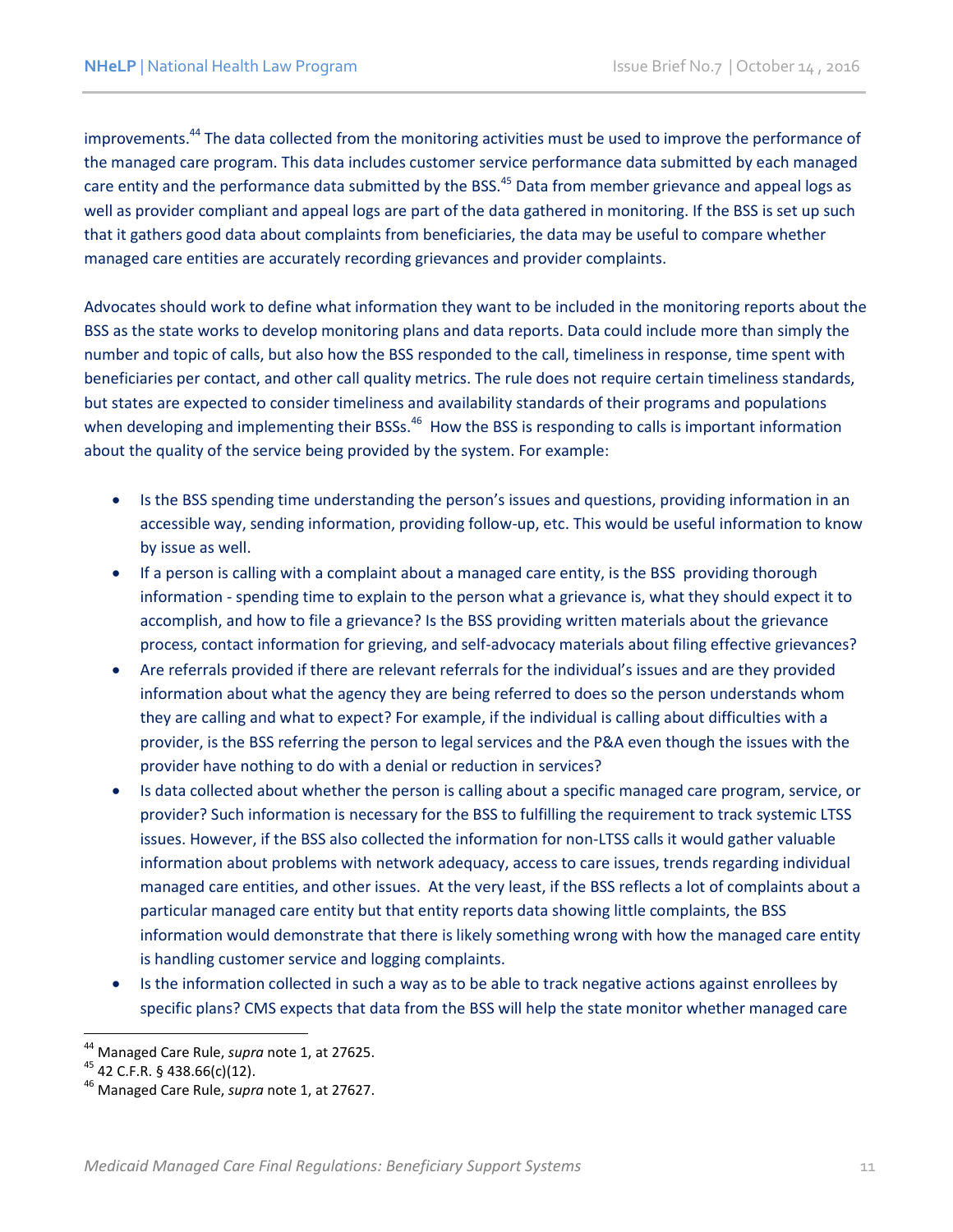plans are taking punitive or negative actions against enrollees and whether they are engaging in excessive or abusive recoupment practices.<sup>47</sup>

In addition to the types of data collected, the responsiveness of the BSS to requests for information or for assistance with complaints is important to the effectiveness of the BSS. If individuals do not feel like the BSS is helpful to them, they will stop asking the BSS for assistance. Not only will this fail the beneficiaries because they are not receiving the intended benefit of the BSS, it will also negatively impact the state's ability to monitor issues with the managed care plans, especially with LTSS. Advocates may want to use the sample policy for § 1557 discrimination complaints as an example of features to incorporate in the BSS's policies regarding replying to beneficiaries.<sup>48</sup> Responsiveness is important not only in terms of timeliness, but also in how the BSS staff interact with beneficiaries. Advocates should work for clear standards about how a request is handled and for required training of BSS staff. This could include requesting that stakeholders be offered the chance to provide input on the BSS operations manual.

#### **Role for Advocates**

In structuring their BSSs, states are encouraged to consult with a variety of stakeholders as they develop and implement their programs.<sup>49</sup> Managed care plans may be part of the planning process, just like other stakeholders, but the BSS itself must remain independent from the managed care plans.<sup>50</sup> The structure, function, and resources of the BSS could have a significant impact on the experience of beneficiaries in managed care and it could affect the work of the state's CBOs. Therefore, advocates should actively participate in any planning for the BSS. This may include initiating conversations with the state and presenting what advocates expect the BSS to look like and include before the state creates its own plan. In addition to the issues already identified, the following are possible points of advocacy that were included in the preamble to the rule regarding the BSS:

 Ensure there is a simple system in place for beneficiaries to give permission to others, such as non-legal guardian relatives, to communicate with the BSS on their behalf. This is likely more important for LTSS beneficiaries because of the more in-depth services available. Although it is important that the BSS maintain privacy protections, there also needs to be a way for an individual to easily give permission to a friend or family member who is seeking information and assistance on their behalf. The BSS should not require arduous, time consuming processes that must be completed before the BSS will provide information (non-private) to an individual trying to help a beneficiary. If a person is seeking support from the BSS, they may want someone else to help them understand the information from the BSS and they should be able to confirm personal information and give verbal permission as opposed to complicated, time consuming paperwork.

<sup>47</sup> *Id.* at 27638.

<sup>48</sup> *See* 45 C.F.R. pt. 92, Appendix A.

 $^{49}$  *Id.* at 27627.

<sup>&</sup>lt;sup>50</sup> *Id.* at 27625.